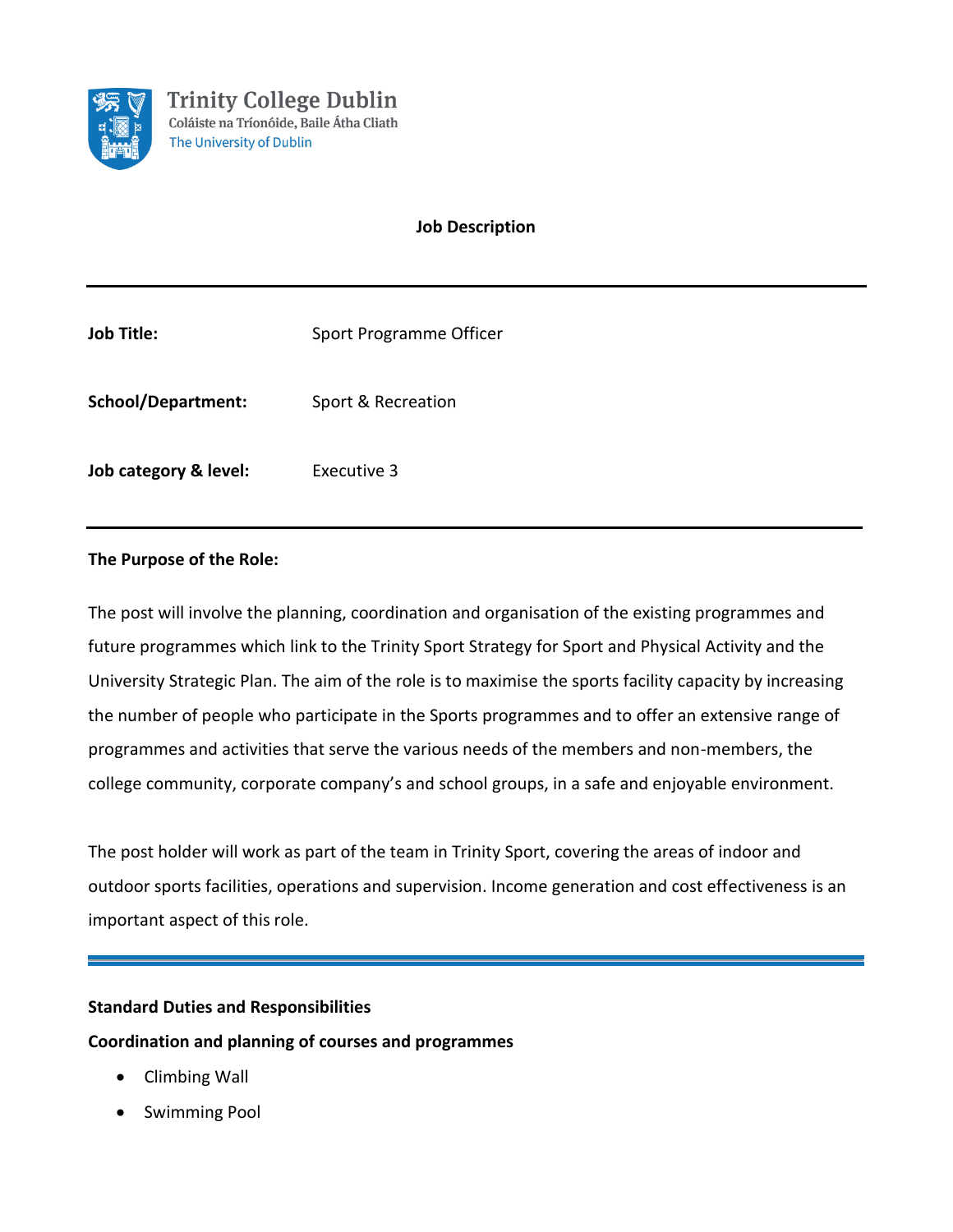- Indoor and outdoor sports events
- Children's activities (including sports camps, birthday parties, tennis lessons, swimming lessons and climbing)
- School tours
- Special events and projects, and cooperate bookings
- Group and individual bookings. Events/contact point
- Fitness Classes and course arrangements

# **Staffing Arrangements**

- Cover and timetabling of casual staff
- Recruitment, management and motivation of casual staff
- Training and Garda vetting where applicable

## **General**

- Enforcement of booking procedures for indoor areas such as climbing wall, pool, sports halls, and outdoor areas for events.
- To liaise with sports staff to prepare the centre for bookings/events and maintain facility
- Reporting and booking functions via Gladstone MRM and other IT software
- Evaluation and review of programmes and subsequent developments
- Assisting with advertisements and promotional work.
- Logistics and equipment needs
- Implementing buildings security and safety of users
- Representation for Trinity Sport where required
- Budgeting and income generation reports
- Handling of cash; cash register/ computer till/bookings

## **Customer Care and Safety**

- Health, Safety and risk assessment procedures and supervision
- Ensuring a high standard of customer care and member services
- Meet and greet customers, communication with customers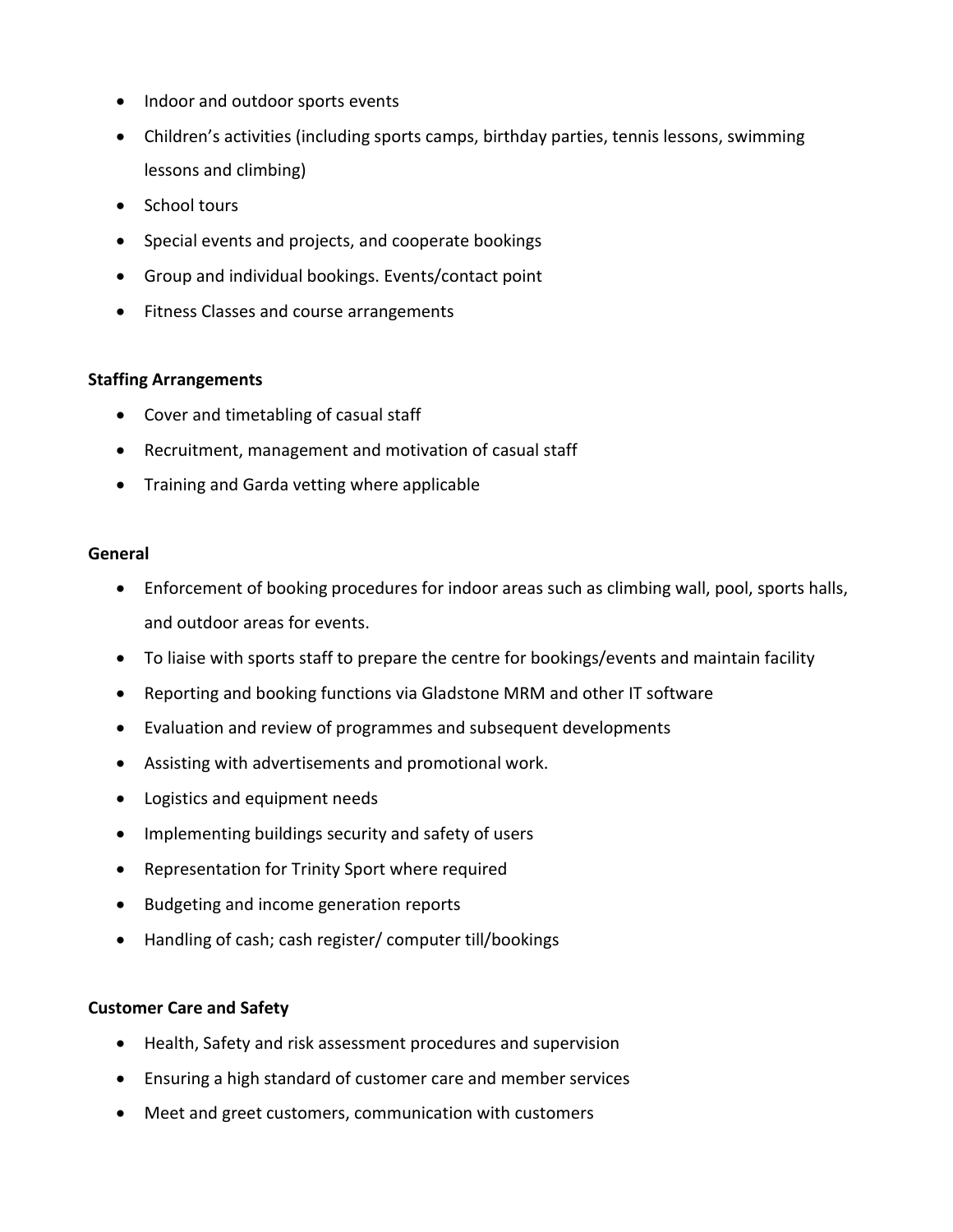- Dealing with customer queries, comments and complaints. Liaise with Marketing and Member Services Officer
- Policy- child protection/garda vetting, code of ethics, codes of conduct

To carry out any other duties that may be required appropriate to the grade and nature of the post deemed by the Head of Sport and their nominee.

## **Person Requirements**

The role-holder will require the following knowledge, skills and attributes for successful performance in the role

## **Qualifications**

• The post-holder should have achieved a nationally recognised qualification in business, sports development and/or sport and recreation.

### **Knowledge & Experience**

- At least 1 year's supervisory level within business, sports development or the leisure and recreation industry is essential
- High customer care and safety standards is essential
- Supervisory skills and the ability to delegate, lead a team and be part of a team is essential
- Experience in the organisation of programmes and operations of an indoor or outdoor sports facility is desirable
- Experience in event management is desirable
- An interest in sport, health and fitness is desirable
- Awareness of current standards, issues and trends in the sports and leisure industry is desirable
- Knowledge of digital marketing is desirable